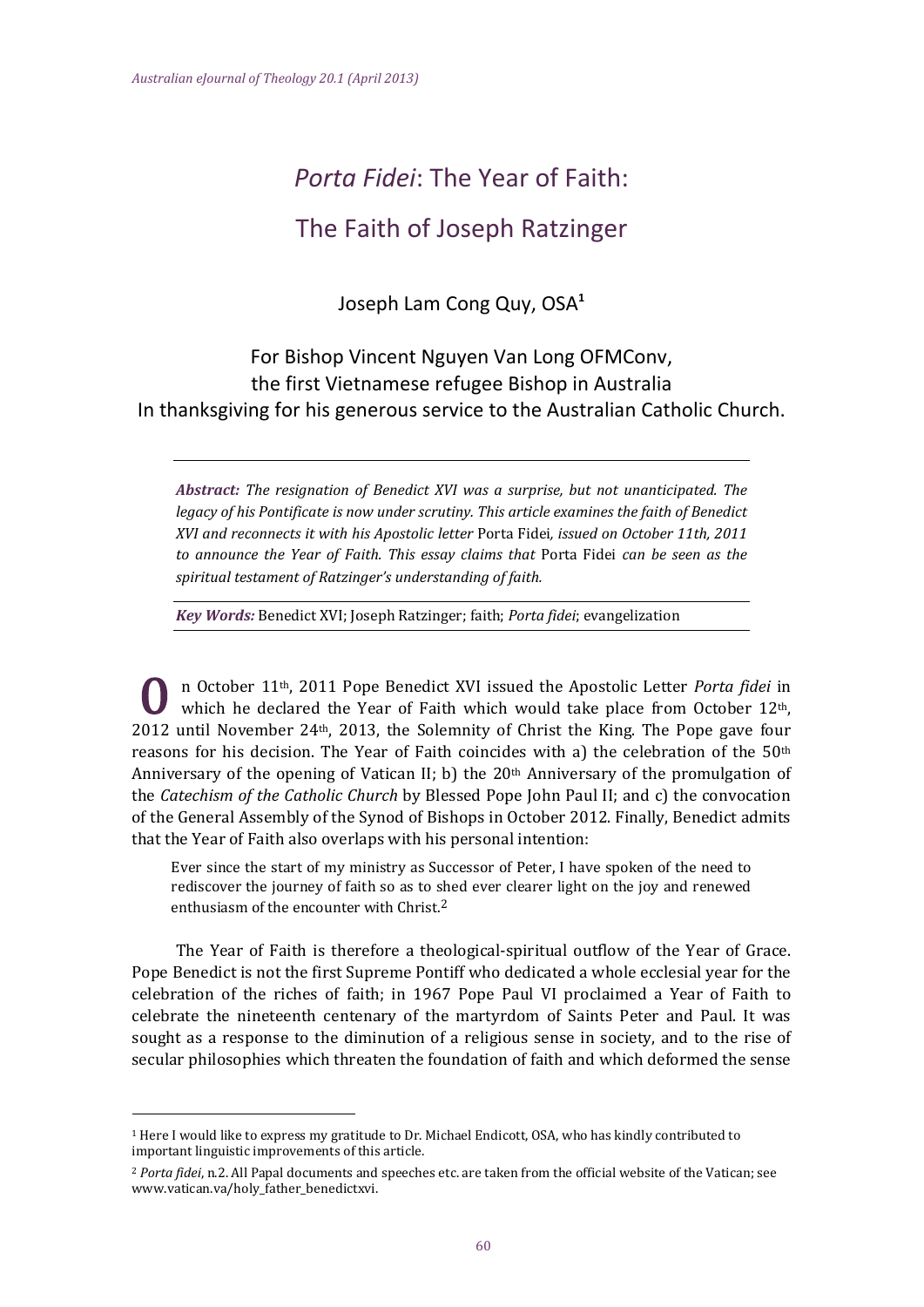of truth.<sup>3</sup> Its aim therefore was to "reappropriate exact knowledge of the faith, so as to reinvigorate it, purify it, confirm it, and confess it."<sup>4</sup> In following his predecessor, Benedict also called for an authentic and sincere profession of the "same faith". The overall aim of the Year of Faith is therefore "a summons to an authentic and renewed conversion to the Lord, the one Saviour of the world."<sup>5</sup>

This article endeavours to show that the Apostolic letter *Porta fidei* grows out of Ratzinger's earlier theological reflection and Papal teaching. It is an outcome of a spiritual journey initiated and perfected through his personal encounter with Jesus Christ.

#### THE LEADING TO THE YEAR OF FAITH

In his Apostolic letter Pope Benedict adds a personal dimension to the Year of Faith by admitting that this initiation emerges already at the very beginning of his Petrine ministry. Reviewing his earlier theological reflection, however, one could also go a step further. The celebration of the Year of Faith is a spiritual consequence of his theological thought. For the Pope, theology always includes a spiritual hermeneutic, connecting the words of God to the lives of the faithful. Truth is not some mere abstract notion, but this truth appears as a person, Jesus Christ, calling and inviting us to enter into dialogue with him. In this constant dialogue the life of a theologian is transformed. Thus, theology ought to be proclamation.6 Benedict writes:

Knowing the content to be believed is not sufficient unless the heart, the authentic sacred space with the person, is opened by grace that allows the eyes to see below the surface and to understand that what has been proclaimed is the word of God.<sup>7</sup>

For the Pope, Augustine of Hippo and Bonaventure were models of this desired unity between academic theology and lived spirituality. Indeed, he considered Augustine not only as a theological partner, but more as a spiritual friend:

When I read St. Augustine's writings I do not get the impression that he is just a man who died more or less sixteen hundred years ago, but to me he seems like a man of today: a friend, a contemporary who speaks to me and to us with his fresh and contemporary faith. $8$ 

 

<sup>5</sup> Ibid., n.6.

<sup>3</sup> Paul VI, *Apostolic Exhortation Petrum et Paulum Apostolos* (22 February 1967): 'E mentre vien meno il senso religioso fra gli uomini del nostro tempo, privando la fede del suo naturale fondamento, opinioni esegetiche o teologiche nuove, spesso mutuate da audaci, ma cieche filosofie profane, sono qua e là insinuate nel campo della dottrina cattolica, mettendo in dubbio o deformando il senso oggettivo di verità autorevolmente insegnate dalla Chiesa, e, col pretesto di adattare il pensiero religioso alla mentalità del mondo moderno, si prescinde dalla guida del magistero ecclesiastico, si dà alla speculazione teologica un indirizzo radicalmente storicistico, si osa spogliare la testimonianza della Sacra Scrittura del suo carattere storico e sacro, e si tenta di introdurre nel Popolo di Dio una mentalità cosiddetta post-conciliare, che del Concilio trascura la ferma coerenza dei suoi ampli e magnifici sviluppi dottrinali e legislativi con il tesoro di pensiero e di prassi della Chiesa, per sovvertirne lo spirito di fedeltà tradizionale e per diffondere l'illusione di dare al cristianesimo una nuova interpretazione arbitraria e isterilita.' See the official website of the Vatican http://www.vatican.va/ holy\_father /paul\_vi/apost\_exhortations/index.htm 

<sup>4</sup> *Porta fidei*, n.4. 

<sup>&</sup>lt;sup>6</sup> With regard to the nature of the spiritual theology, see the insightful book by Jordan Aumann, *Spiritual* Theology (London: Sheed & Ward), 1980.

<sup>7</sup> *Porta fidei*, n.10. 

<sup>&</sup>lt;sup>8</sup> General Audience on January 16<sup>th</sup> 2008; see also Joseph Lam Cong Ouy, *Theologische Verwandtschaft: Augustinus von Hippo und Joseph Ratzinger/Papst Benedikt XVI* (Würzburg: Echter, 2009), 14‐23.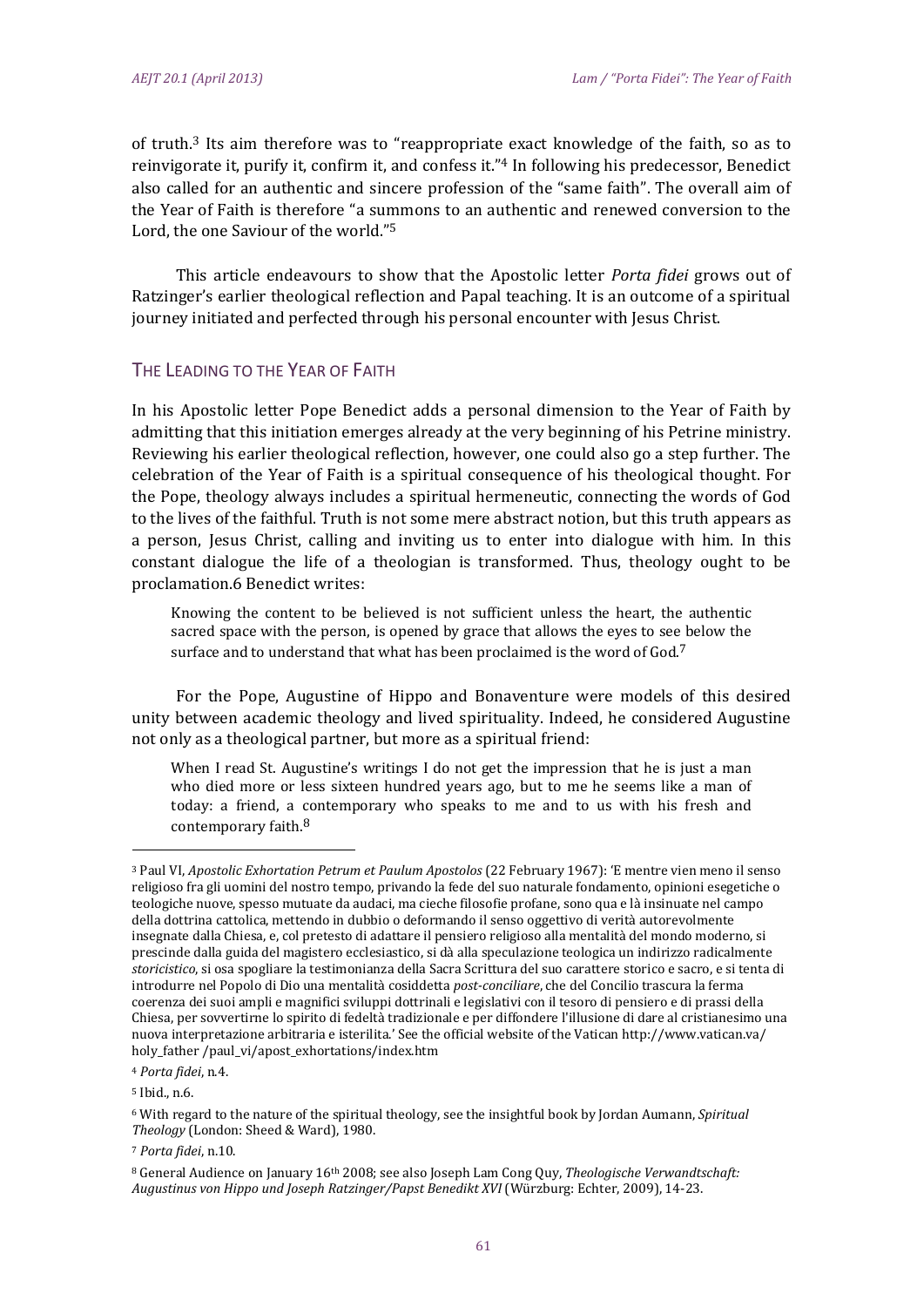His love for and friendship with Augustine led him to Bonaventure<sup>9</sup>, whose theology is always embedded in proclamation.<sup>10</sup> The scope of this article does not permit a lengthy presentation of Ratzinger's studies either on Augustine's ecclesiology<sup>11</sup> or on Bonaventure's concept of revelation.<sup>12</sup> Instead I would like to focus on the essentials by focussing first on Augustine's debate against a Donatist theology which emphasises the more voluntary aspect (martyrdom), to the detriment of the intellectual dimension, of faith.<sup>13</sup> For Augustine, however, love includes reason and will because no one can love what is irrational. Particularly in Augustine's dealing with the Donatists, Ratzinger discovered the importance of "*gratia Christi*" which he considered to be the inner foundation of the sacraments and therefore of the Church.<sup>14</sup> Between Christ and the Church, there exists an inner holy bond because the Spirit of Christ is present in her through love. In this context, Augustine quoted Rom 5:5: "Because God's love has been poured into our hearts thorough the Holy Spirit which has been given to us."<sup>15</sup> Thus, the Church is spiritually gifted with the Holy Spirit who makes her holy. For this reason, the Church is not only expansively a Church of nations (extensive catholicity), but she is also a sacramental-spiritual reality through her faith in Christ (spiritual catholicity). In this sense the Church is not only horizontally structured, but also vertically oriented, because she is in communion with Christ who makes her his Body. Constituted through the faith in and love of Christ, the Church therefore is predestined to be the addressee of divine revelation. For the *Seraphic Doctor*, Bonaventure, revelation is not purely informative, but is performative, insofar as it includes a divine action by which the human heart and will are touched, enlightened and transformed. Thus, revelation is the self-manifestation of divine love, which God made visibly and sensibly real in the incarnation of his Son. It includes the divine descent *(exitus)* so that humanity can ascend *(reditus)* to Him. Revelation, therefore, involves an inner spiritual enlightenment which enables humans to see the meaning of Jesus' human deeds as divine salvation.<sup>16</sup> Additional to the sensible manifestations, revelation also involves an intellectual and volitional enlightenment. The Christological centre of the Bonaventurian concept of revelation is evident. The seeds for a spiritual Christology, which emerged fully in Ratzinger's theology in 1981, are already sown by

<sup>&</sup>lt;sup>9</sup> Salz der Erde, 65.

<sup>10</sup> *Joseph Ratzingers Gesammelte Schriften*, ed. Gerhard Ludwig Müller vol. 2 (Freiburg: Herder, 2009), 80. Henceforth *JRGS.*

<sup>&</sup>lt;sup>11</sup> I have discussed it in an earlier publication; see Lam, *Theologische Verwandtschaft*, 40-99. For a detailed study, see also Maximilian H. Heim, *Joseph Ratzinger. Life in the Church and Living Theology* (San Francisco: Ignatius, 2007).

<sup>&</sup>lt;sup>12</sup> See also Joseph Lam Cong Quy, "Joseph Ratzinger's Contribution to the Preparatory Debate of the Constitution *Dei Verbum*", in *Gregorianum* 94 (2013): 35‐54; *Gegenwart der Offenbarung. Zu den Bonaventura‐ Forschungen Joseph Ratzingers*, Ratzinger‐Studien 2, ed. Marianne Schosser and Franz‐Xaver Heibl (Regensburg: Pustet, 2011).

<sup>13</sup> Wilhelm Gessel, "Der nordafriaknische Donatismus", in *Antike Welt. Zeitschrift für Archäologie und Kulturgeschichte* 11 (1980): 3-16.

<sup>14 &</sup>quot;Donatismus als Lehre", in *JRGS* Vol.1, 667-668.

<sup>15</sup> *Volks und Haus Gottes*, in *JRGS* Vol. 1, 29. 

<sup>16</sup> *JRGS* Vol.2, 103-110.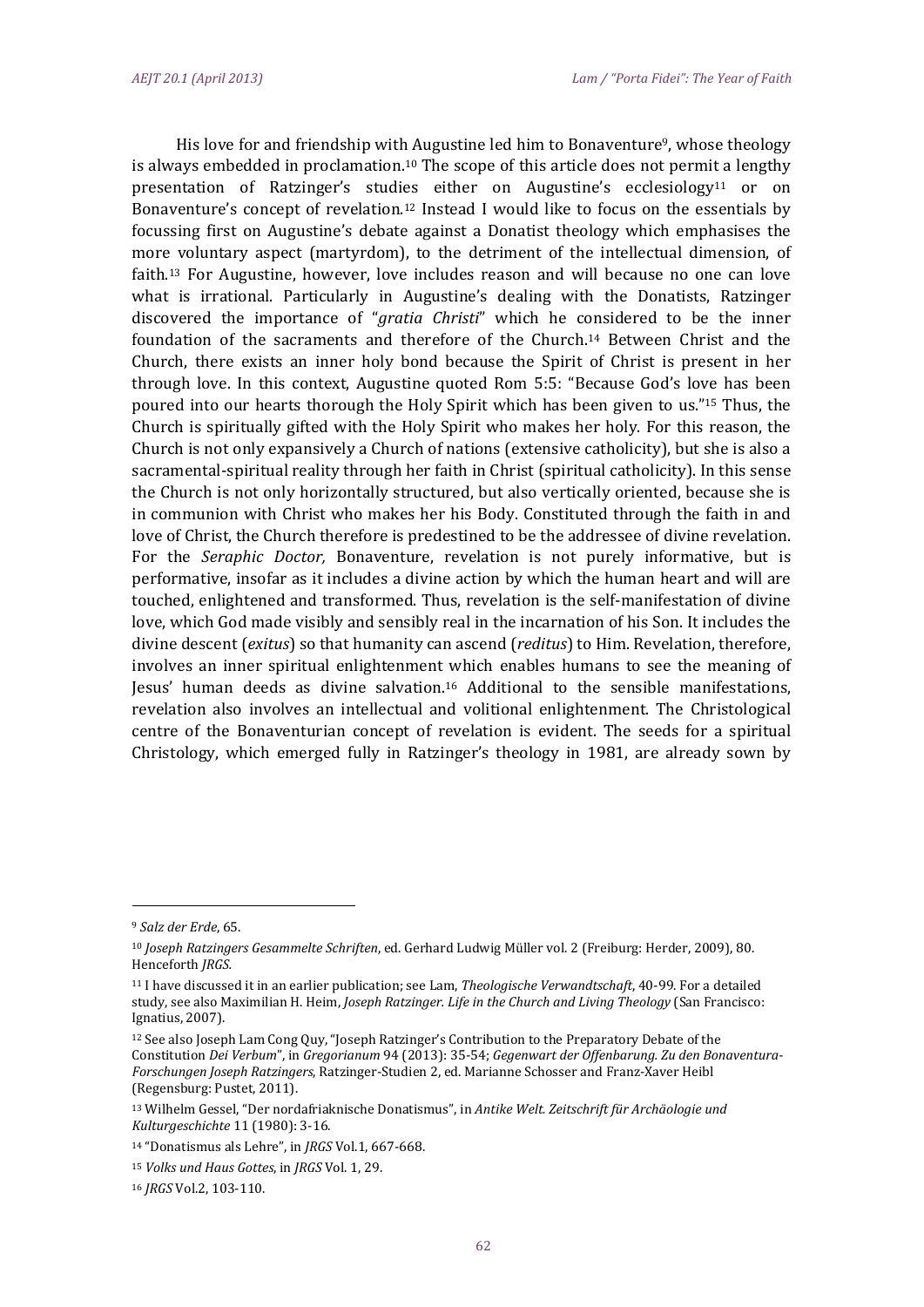Augustine and Bonaventure.<sup>17</sup> Contemplating the documents of Vatican II from the Augustinian and Bonaventurian perspective.<sup>18</sup> Ratzinger finally realized that:

much to my astonishment ... the achievement of a spiritual Christology had also been the Council's ultimate goal, and that it was only from this point of view that the classical formulas of Chalcedon appear in the proper perspective.<sup>19</sup>

Thus, spiritual Christology is seen as the foundation of the pastoral-ecumenical intention of Vatican II. This "new" discovery must be seen together with Ratzinger's view on the historical-critical method of exegesis. In contemporary exegetical practice Ratzinger observes a change bearing wide implications:

In contemporary writing, the title of "Christ" has largely given way to the personal name "Jesus". This linguistic change reveals a spiritual process ... namely, the attempt to get behind the Church's confession of faith and reach the purely historical figure of Jesus.20 

According to Ratzinger, this type of biblical exegesis cannot close the gap between faith in Christ and the historical Jesus. Hence, the historical method cannot lead us to the knowledge of the real Jesus. While Ratzinger acknowledges the indispensability of the historical method for theology, he nevertheless points to its limitation. Not only is it impossible to reconstruct the entire past, but historical exegesis, if "it remains true to itself ... not only has to investigate the biblical word as a thing of the past, but also has to let it remain in the past."<sup>21</sup> In this context Ratzinger suggests that historical exegesis must be completed by a theological hermeneutic. He strongly advocates an exegesis which includes the faith of the Church, because the Scriptures emerge within the faith tradition. Ratzinger promotes a canonical exegesis which he exemplifies in his three volumes on *Jesus of Nazareth*, published during 2007-2012.<sup>22</sup> This completion is imposed by the spiritualconfessional nature of the Scriptures itself. The historical Jesus is also seen from the perspective of faith which leads us to the real Jesus, who is Lord.

A spiritual Christology, conducted in faith in Jesus Christ, leads us to a deeper understanding of the real nature of lesus because it is done from within. The most intimate insight into the real Jesus happens through prayer. In order to illustrate this point, I cite here a lengthy quotation:

<sup>&</sup>lt;sup>17</sup> In this year the Congress of the Sacred Heart of Jesus in Toulouse and the Eucharist Congress in Lourdes took place. Additionally, this year also marked the 1600-year jubilee of the Council of Constantinople and the 1550<sup>th</sup> anniversary of the Council of Ephesus.

<sup>&</sup>lt;sup>18</sup> Tracey Rowland in her book *Ratzinger's Faith: The Theology of Pope Benedict XVI* (Oxford: University of Oxford, 2008) advocates for an "Augustinian Thomism" influence of Ratzinger' theology. First Rowland does not demonstrate the nature of Augustine's theology, except to point to his Platonic background. She also neglects the fact that Bonaventure was an opponent of Aristotelian Thomism. See Etienne Gilson, The *Philosophy of Bonaventure*, (New Jersey: St. Anthony Guild, 1965), 22-24.

<sup>19</sup> *Behold the Pierced One. An Approach to a Spiritual Christology* (San Francisco: Ignatius, 1986), 9. 

<sup>20</sup> Ibid., 14. 

<sup>21</sup> *Jesus of Nazareth: Holy Week: From the Entrance into Jerusalem to the Resurrection*, vol. 2 (San Francisco: Ignatius, 2011), xvi.

<sup>&</sup>lt;sup>22</sup> *Jesus of Nazareth*, vol. 2, xix: "Canonical exegesis – reading the individual texts of the Bible in the context of the whole – is an essential dimension of exegesis. It does not contradict historical-critical interpretation, but carries it forward in an organic way toward becoming theology in the proper sense."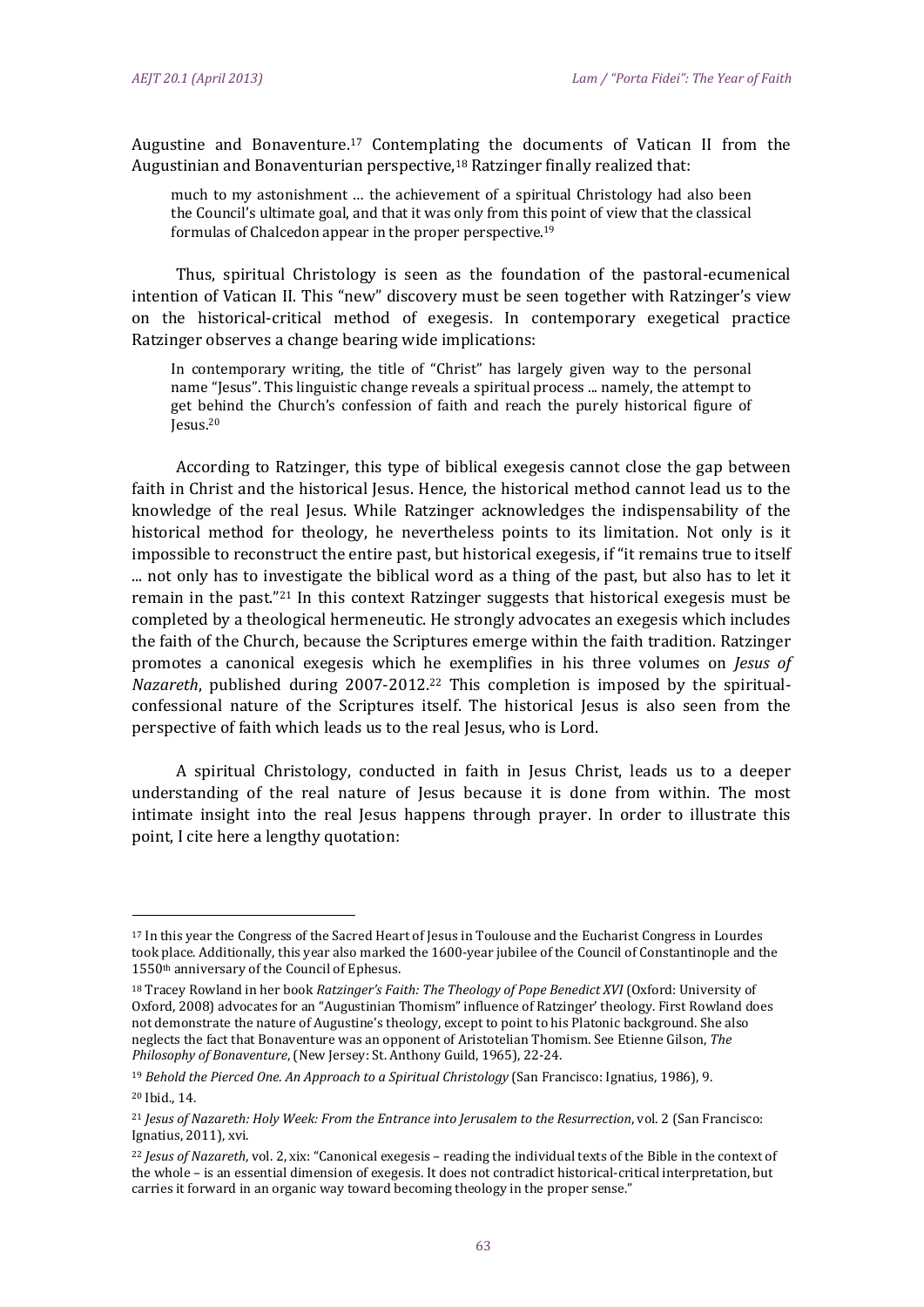According to Luke, we see who Jesus is if we see him at prayer. The Christian confession of faith comes from participating in the prayer of Jesus, from being drawn into his prayer and being privileged to behold it; it interprets the experience of Jesus' prayer, and its interpretation of Jesus is correct because it springs from a sharing in what is most personal and intimate to him ... only by entering into Jesus' solitude, only by participating in what is most personal to him, his communication with the Father, can one see what this most personal reality is; only thus can one penetrate to his identity ... The person who has beheld Jesus' intimacy with the Father and has come to understand him from within is called to be "rock" of the Church. The Church arises out of participation in the prayer of Jesus.<sup>23</sup>

While the historical-critical method is important, it still remains external to the lives of the people. Hence, Ratzinger promotes a more interior, indeed a more spiritual approach which draws the faithful into the divine joy and love. For this reason, the Apostolic letter recommends that during the Year of Faith the Church should keep the gaze fixed upon Jesus Christ, the "pioneer and perfecter of our faith" (Heb 12:2).

## APOSTOLIC LETTER *PORTA FIDEI* ‐ REDISCOVERY OF THE JOY AND ENTHUSIASM OF FAITH'S **JOURNEY**

The Year of Faith wants to awaken this joy and enthusiasm of faith in the heart of the faithful. In this context Benedict alludes to it as the "taste for feeding ourselves on the word of God, faithfully handed down by the Church, and on the bread of life, offered as sustenance for his disciples."<sup>24</sup> Thus, joy is aroused when the word of God is preached. And life in its fullness is made visible through the celebration of the Eucharist. Faith, then, emerges.25

In the first section of the document, which includes  $n.1-7$ , the Pope explains the meaning and contents of faith. Thus, he leads us into the theological and ecclesial dimensions of faith. According to the Apostolic letter, faith is essentially an outcome of the revelation of the Trinitarian love (cf.  $\ln 17:22$ ). This love is seen as the foundation of human salvation:

The Father, who in the fullness of time sent his Son for our salvation; Jesus Christ, who in the mystery of his death and resurrection redeemed the world; the Holy Spirit, who leads the Church across the centuries as we await the Lord's glorious return.<sup>26</sup>

This divine revelation, which evokes faith, is explained as an invitation to share life in communion both with God and in the Church. Thus, divine revelation, as a result of love because God is love, is transformative because of the transforming power of grace which shapes the heart of the faithful when listening to the proclamation of God's words. The connection between love and revelation is elaborated masterfully in the Benedict's first encyclical *Deus caritats est*, published in 2005. Therein, he teaches us that love leads to a growth "towards authentic self-discovery and indeed the discovery of God."<sup>27</sup> This is only

<sup>23</sup> *Behold the Pierced One*, 19. 

<sup>&</sup>lt;sup>24</sup> Porta fidei, n.3.

<sup>&</sup>lt;sup>25</sup> Ibid., n.9: "We want this Year to arouse in every believer the aspiration to profess the faith in fullness and with renewed conviction, with confidence and hope."

<sup>26</sup> Ihid n.1.

<sup>27</sup> *Deus caritas est*, n.6.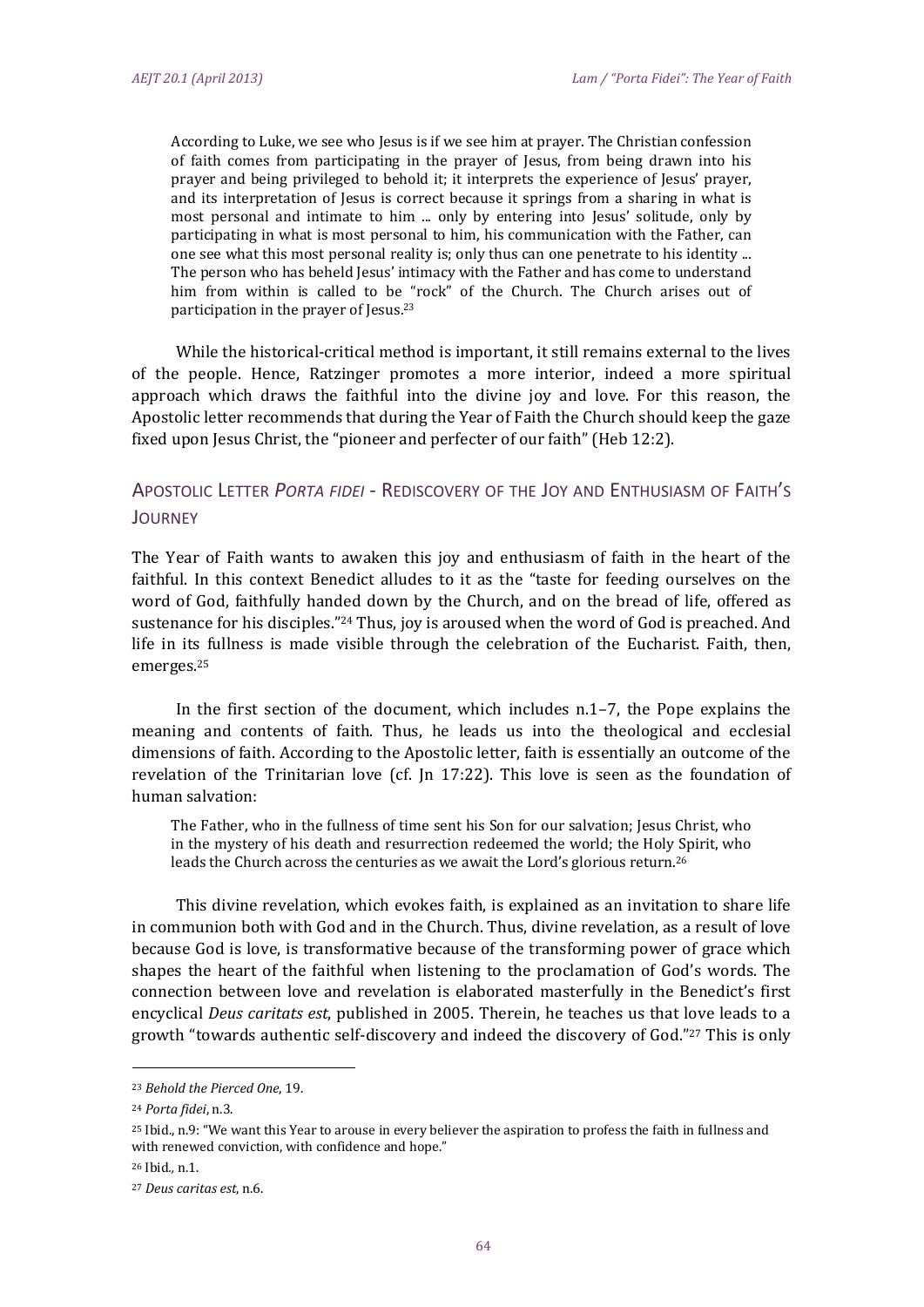possible because of the "*agape*" which purifies inwardly and which therefore involves, a real discovery of the other, moving beyond the selfish character that prevailed earlier. Love now becomes concern and care for the other. No longer is it self-seeking, a sinking in the intoxication of happiness; instead it seeks the good of the beloved: it becomes renunciation, ready and even willing for sacrifice.<sup>28</sup>

Thus, faith is a movement towards the other. Faith, shaped by love and sustained by hope, then, is not understood as a once and for all event. It does not conclude with the faith of the Apostles who were the eye-witnesses of Christ's death and resurrection. On the contrary, faith can still progress because of the revelatory dimension of the divine love. Rather faith is "to set out on a journey that lasts a lifetime."<sup>29</sup> In line with his earlier Encyclical *Spe* salvi, issued on November 30<sup>th</sup> 2007, Benedict sees faith therefore not solely from its informative objectives, but more in its performative dimension:

Christianity was not only "good news"—the communication of a hitherto unknown content. In our language we would say: the Christian message was not only "informative" but "performative". That means: the Gospel is not merely a communication of things that can be known—it is one that makes things happen and is life-changing. The dark door of time, of the future, has been thrown open.<sup>30</sup>

The "good news" is, of course, realized in the incarnation of Jesus Christ, who is the Word of God. For this reason Benedict invites the faithful to "re-discover the journey of faith, so as to shed ever clearer light on the joy and renewed enthusiasm of the encounter with Christ." $31$  He teaches us that this faith-encounter is "the way to arrive definitively at salvation."<sup>32</sup> For this reason, the Year of Faith necessitates an "authentic and renewed conversion to the Lord, the one saviour of the world."33

This conversion leads into a consideration of the Church, the body of Christ. Faith, as we have said earlier, has a social and communal component.<sup>34</sup> It leads also to a discovery of the other because faith is shaped by love and hope. Thus, faith in Jesus Christ involves a missionary commitment "to new evangelization in order to rediscover the joy of believing and the enthusiasm of communicating the faith." $35$  Evangelization is based upon a believing heart and a "systematic knowledge of the content of the faith."<sup>36</sup>

<sup>28</sup> Ibid. 

<sup>&</sup>lt;sup>29</sup> *Porta fidei*, n.1; see also *Deus caritas est*, n.6: "Love is indeed 'ecstasy', not in the sense of a moment of intoxication, but rather as a *journey*, an ongoing exodus out of the closed inward-looking self towards its liberation through self-giving, and thus towards authentic self-discovery and indeed the discovery of God: 'Whoever seeks to gain his life will lose it, but whoever loses his life will preserve it' (Lk 17:33), as Jesus says throughout the Gospels (cf. Mt 10:39; 16:25; Mk 8:35; Lk 9:24; Jn 12:25)." Emphasis added.

<sup>30</sup> *Spe salvi*, n.2 

<sup>31</sup> *Porta fidei*, n.2. 

<sup>&</sup>lt;sup>32</sup> Ibid., n.3.

<sup>33</sup> Ibid., n.6.

<sup>34</sup> Ibid., n.10: "Faith, precisely because it is a free act, also demands social responsibility."

<sup>35</sup> Ibid., n.7.

<sup>36</sup> Ibid., n.11.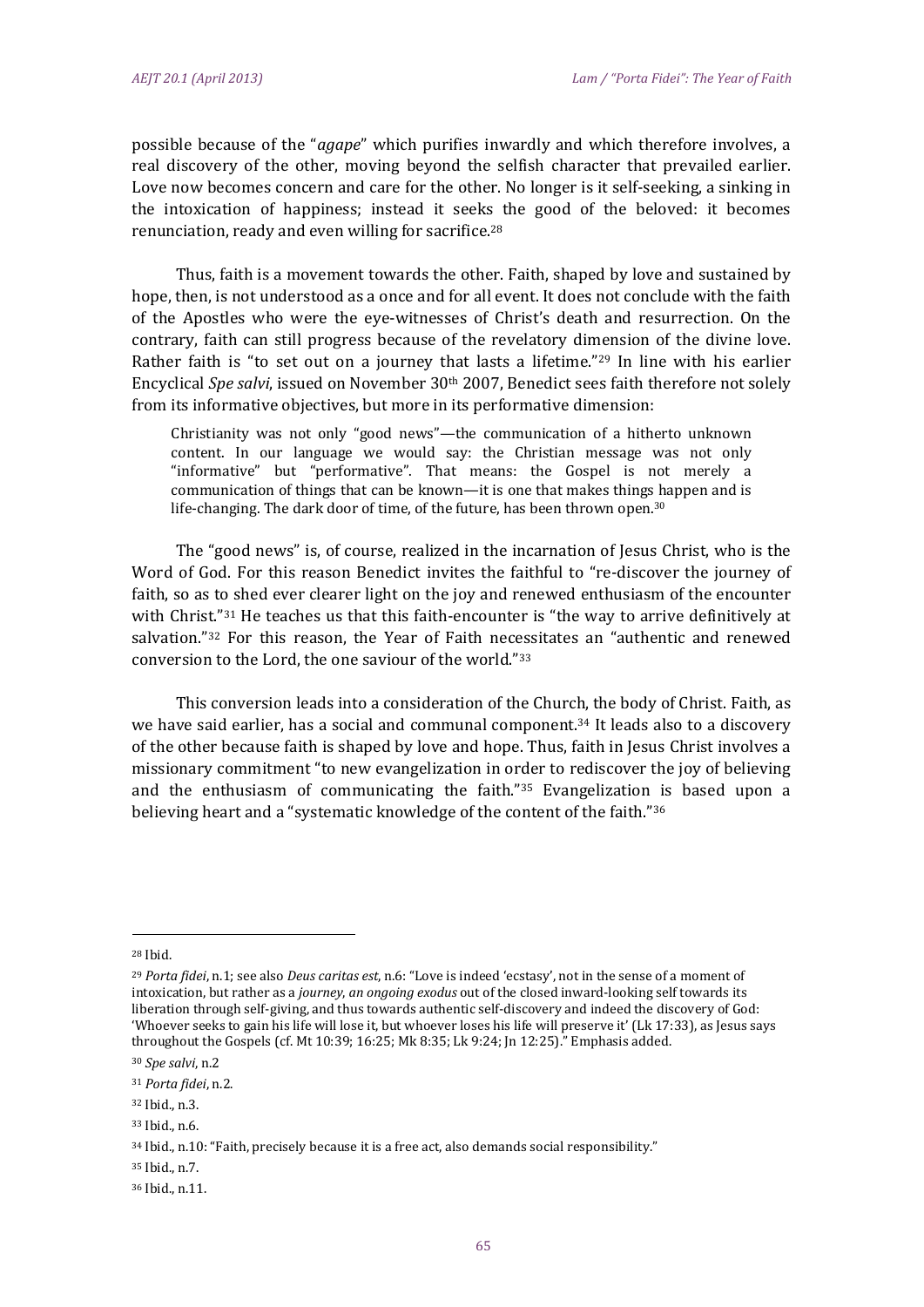### THE SEARCH FOR HUMAN GROWTH AND THE CERTITUDE OF FAITH

One of the most striking statements Benedict made in his Apostolic letter *Porta fidei* was the qualification of faith as certitude. Discussing the human journey and its related search for growth, he maintains that there is no other possibility for possessing certitude with regard to one's life apart from self-abandonment, in a continuous crescendo, into the hands of a love that seems to grow constantly because it has its origin in God.<sup>37</sup>

This statement is intriguing because earlier in the same document he observes "a profound crisis of faith that has affected many people."38 This crisis evokes uncertainty in the people's attitude to faith. According to the Benedict's analysis, faith cannot any longer be presupposed, and some strong currents in society and culture openly deny it. In this he detects a significant change in the contemporary mind. At the Wednesday general public audience on August  $5<sup>th</sup>$  2009, he spoke of the transition from the "dictatorship of rationalism" to the "dictatorship of relativism" which he considers as a degradation of human reason because it regards humans as incapable of truth. In a pluralist global society it is presumptuous to maintain that there is only one truth which is universally applicable to all religions. The responsibility for the denial of faith, as the Benedict observes, lies with the disappearance of "a unitary cultural matrix, broadly accepted in its appeal to the content of faith and the values inspired by it."<sup>39</sup> Indeed, the crisis of Western culture and the impact of this crisis on Christianity are constant topics in Ratzinger's writings.<sup>40</sup> For the Pope, the shift of modern Western paradigms of thinking and experiencing downplays the significance of faith in God for the modern culture which is becoming increasingly technocratic and praxis-oriented:

Man, then, no longer comes into being as a gift of the Creator, but as the product of our action, a product that—for this very reason—can also be selected according to criteria of our own choosing.<sup>41</sup>

The same diagnosis of modern illness is repeated in his recent address to the officials of the Roman Curia on December  $21^{st}$  2012.<sup>42</sup> While the Pope acknowledges a sincere searching "for the ultimate meaning and definitive truth of their lives and of the world," $43$  he also alludes to the fact that many people still encounter considerable difficulties which prevent them from considering God as the response to their questions of life. Amongst the many reasons that could lead to the rejection of faith, Benedict identifies the positivist-functional conception of nature as the greatest philosophical-ideological obstacle for the perception of faith. This positivist thinking has changed the traditional concept of truth. In order to stress the gravity of the contemporary situation, he employed

<sup>41</sup> "Europe in Crisis", 346.

<sup>37</sup> Ibid*.*, n.7. 

<sup>38</sup> Ibid., n.2.

<sup>39</sup> Ibid. 

<sup>40</sup> Joseph Ratzinger, *Christianity and the Crisis of Cultures*, with a Foreword by Marcello Pera (San Francisco: Ignatius, 2006); The Dialetics of Secularization. On Reason and Religion, (San Francisco: Ignatius, 2006); "Europe in the Crisis of Cultures", in *Communio* 32.2 (2005): 345-356.

<sup>42</sup> *Address by His Holiness Benedict XVI on the Occasion of Christmas Greetings to the Roman Curia*, 21st December 2012: "When the freedom to be creative becomes the freedom to create oneself, then necessarily the Maker himself is denied and ultimately man too is stripped of his dignity as a creature of God, as the image of God at the core of his being."

<sup>43</sup> *Porta fidei*, n.10.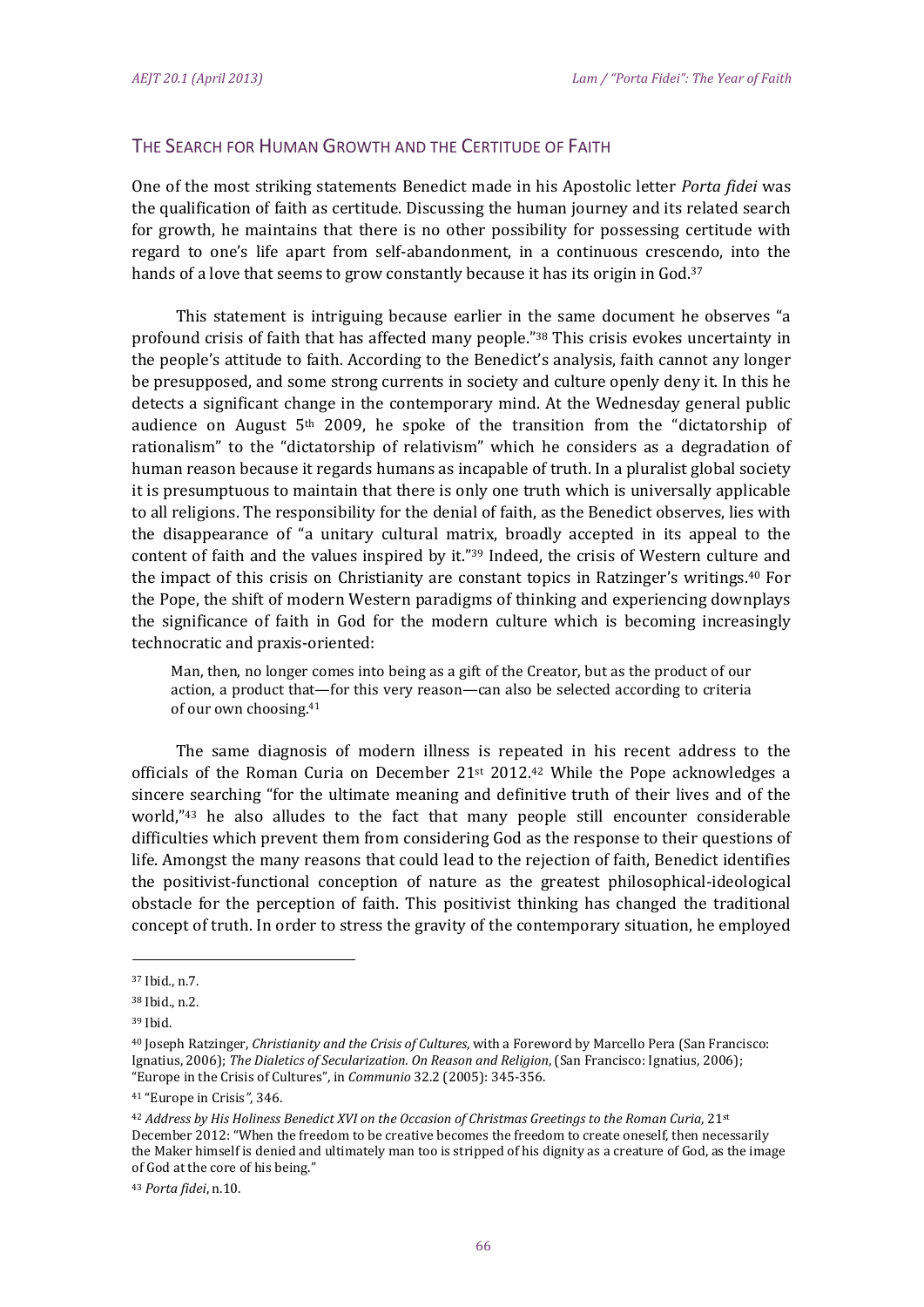the term "dictatorship of relativism"<sup>44</sup> which he says often ends up in a "negative tolerance".<sup>45</sup> In this positivist thinking religion must be excluded from the realm of objective reasoning. If nature, as Benedict suggested in a speech to the members of the German Parliament on September 22, 2011, "is viewed as 'an aggregate of objective data linked together in terms of cause and effect', then indeed, no ethical indication of any kind can be derived from it."<sup>46</sup> Therefore, religion belongs rather to the sphere of subjectivism, instead of in the public sphere:

Anything that is not verifiable or falsifiable, according to this understanding, does not belong to the realm of reason strictly understood. Hence ethics and religion must be assigned to the subjective field, and they remain extraneous to the realm of reason in the strict sense of the word. Where positivist reason dominates the field to the exclusion of all else – and that is broadly the case in our public mindset – then the classical sources of knowledge for ethics and law are excluded. This is a dramatic situation which affects everyone, and on which a public debate is necessary.<sup>47</sup>

Benedict discovers in this technocratic-positivist scientific thinking a *disequilibrium* which cannot provide security for which human beings are looking:

The power of morality has not kept pace with the growth of science, indeed, it has rather diminished. This is because the technological mindset confines morality to the subjective sphere, whereas what we need is precisely a public morality, a morality that can respond to the threats that cast their shadows over everyone's existence. The true, and gravest, danger we face in the present moment is just this disequilibrium between technical capacities and moral energy. The security that we need as a basis for our freedom and dignity cannot, in the last analysis, come from technological systems of control, but can spring only from man's moral strength. Where this strength is lacking. or is only inadequately present, man's power will increasingly transform itself into a power of destruction.<sup>48</sup>

In proposing faith as certitude, Benedict obviously does not mean a scientific objective sureness. Rather he takes into consideration the existential dimension of human existence. Faith is certain because it is based upon the hope in Christ, witnessed by many Christians. It is existentially more certain than scientific proof because it includes a personal conviction in a sure future, although such a future is not yet fully known to us:

Here too we see as a distinguishing mark of Christians the fact that they have a future: it is not that they know the details of what awaits them, but they know in general terms that their life will not end in emptiness. Only when the future is certain as a positive reality does it become possible to live the present as well.<sup>49</sup>

<sup>44</sup> *Speech at Wednesday audience on December 16th 2009*: "relativism, which does not recognize anything as definitive and whose ultimate good consists solely of one's own ego and desires." Perhaps the Pope accords here with the analysis of Charles Taylor who in his major work, *A Secular Age* (Cambridge: Belknap Press, 2007) spoke of an "exclusive humanism" which has cut off its transcendent dimension and therefore intends to exclude religion from the public sphere; for a reading of Charles Taylor and his impact on Australian context see Neil Ormerod, "Secularism and the 'Rise' of Atheism", in *Australian eJournal of Theology* 17 (2010): 13-22.

<sup>45</sup> Joseph Ratzinger, *Licht der Welt*, (Freiburg: Herder, 2010), 69-79. As one example the Pope mentions the debate about the presence of the Crucifix in state schools.

<sup>46</sup> *Address of his Holiness Benedict XVI*, *Reichstag Building, Berlin, Thursday, 22 September 2011*. Here the Pope cites Hans Kelsen; see W. Waldstein, *Ins Herz geschrieben. Das Naturrecht als Fundament einer menschlichen Gesellschaft*, (Augsburg, 2010), 15-21.

<sup>47</sup> *Address of his Holiness Benedict XVI*. 

<sup>&</sup>lt;sup>48</sup> "Europe in Crisis", 346.

<sup>&</sup>lt;sup>49</sup> *Spe salvi*, n.2; also n.7: "Faith is not merely a personal reaching out towards things to come that are still totally absent: it gives us something. It gives us even now something of the reality we are waiting for, and this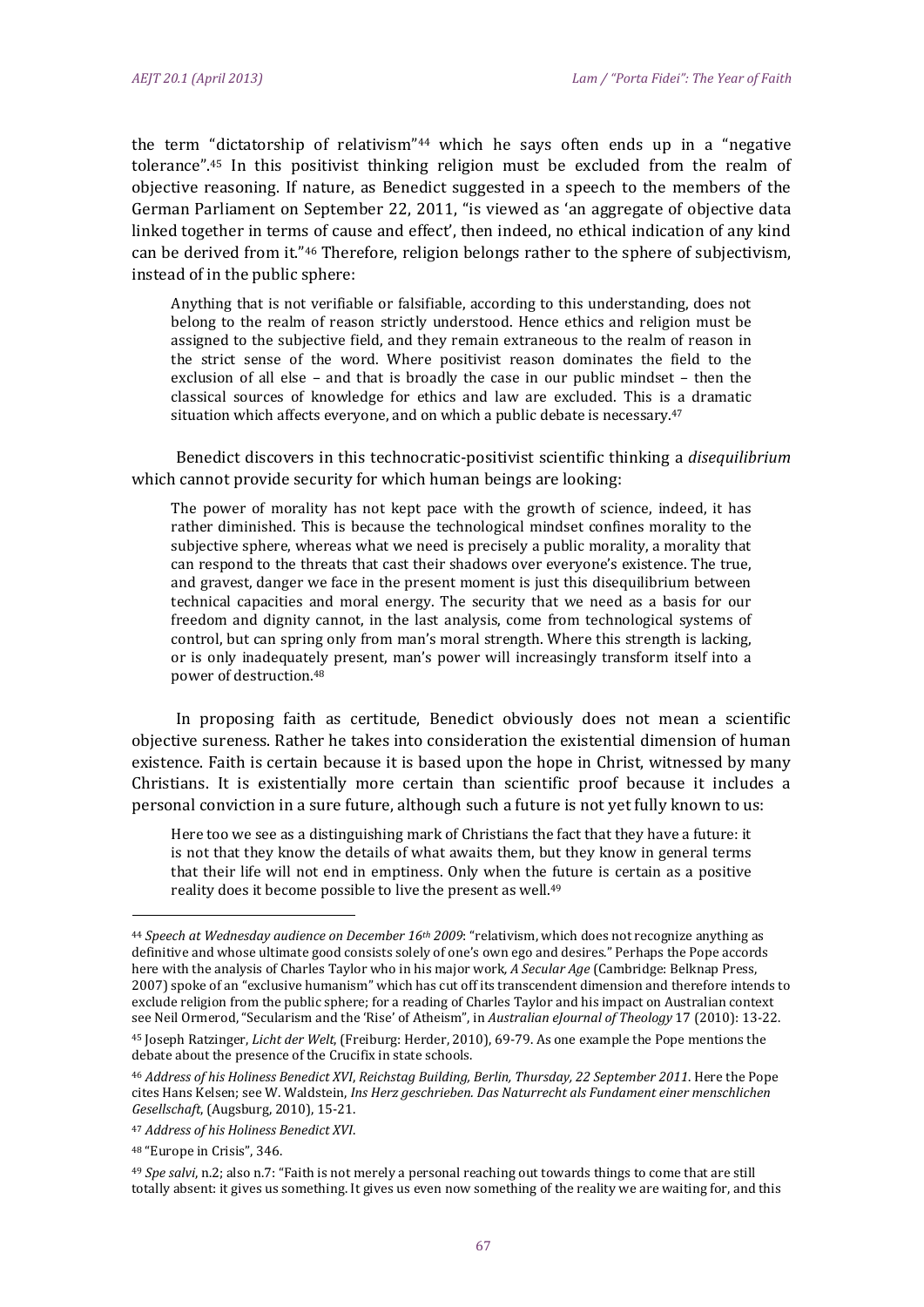Thus, the certainty of faith is based upon a personal encounter with Christ and with Christian witnesses throughout the ages. This personal-existential character of proofs presents a higher certitude than that presented by external-objective facts.

In order to achieve this certitude, the Pope recommends a continual growth in the "maturity of Christ". By this then Cardinal Ratzinger meant a firm foundation upon Jesus Christ who is the measurement between falsehood and truth:

He is the measure of true humanism. An "adult" faith is not a faith that follows the trends of fashion and the latest novelty; a mature adult faith is deeply rooted in friendship with Christ. It is this friendship that opens us up to all that is good and gives us a criterion by which to distinguish the true from the false, and deceit from truth.<sup>50</sup>

Thus, the certitude of faith is based upon friendship with Christ (*vademecum*) who is the true paradigm of humanism which is always pointing beyond oneself:

Faith is choosing to stand with the Lord so as to live with him. This "standing with him" points towards an understanding of the reasons for believing. Faith, precisely because it is a free act, also demands social responsibility for what one believes.<sup>51</sup>

## THE JOY OF FAITH AND EVANGELIZATION

Social responsibility is an important aspect of the Christian faith. Faith in God, who is love, always involves a missionary dimension. Here Benedict reminds us of Paul's missionary zeal by commenting on  $2$  Cor  $5:14$ : "It is the love of Christ that fills our hearts and impels us to evangelize."<sup>52</sup> For Benedict the renewal of faith goes hand in hand with a stronger ecclesial commitment to new evangelization in order to rediscover the joy of believing and the enthusiasm for communicating the faith. In rediscovering his love day by day, the missionary commitment of believers attains force and vigour that never fade away.<sup>53</sup>

Renewal is therefore an inward condition for an outward activity. Thus, the confession of faith done with the heart is externalized in a public testimony and commitment. He sees the essence of mission in the communication of an "experience of grace and joy."<sup>54</sup>

The opening of faith towards others is a constant in Ratzinger's theological academic writings. His doctoral thesis on Augustine's ecclesiology<sup>55</sup> and his post-doctoral work on Bonaventure's concept of revelation<sup>56</sup> were dominated by ecumenical concerns. Here also

<u> 1989 - Andrea Barbara, amerikan personal dan personal dan personal dan personal dan personal dan personal dan</u>

present reality constitutes for us a 'proof' of the things that are still unseen. Faith draws the future into the present, so that it is no longer simply a 'not yet.' The fact that this future exists changes the present; the present is touched by the future reality, and thus the things of the future spill over into those of the present and those of the present into those of the future."

<sup>50</sup> *Homily at the Mass "Pro eligendo romano pontifice"*, on April 18th 2005. 

<sup>51</sup> *Porta fidei*, n.10. 

<sup>52</sup> Ibid., n.7. 

<sup>53</sup> Ibid. 

<sup>54</sup> Ibid. 

 $55$  This is clear in his examination of Augustine's anti-Donatist writings in which the Bishop of Hippo emphasised against the exclusive Donatist church the communal aspect of *caritas* of the Catholic Church.

<sup>56</sup> Ratzinger's emphasis on the *analogia fidei* showed his concerns for the Lutheran theology.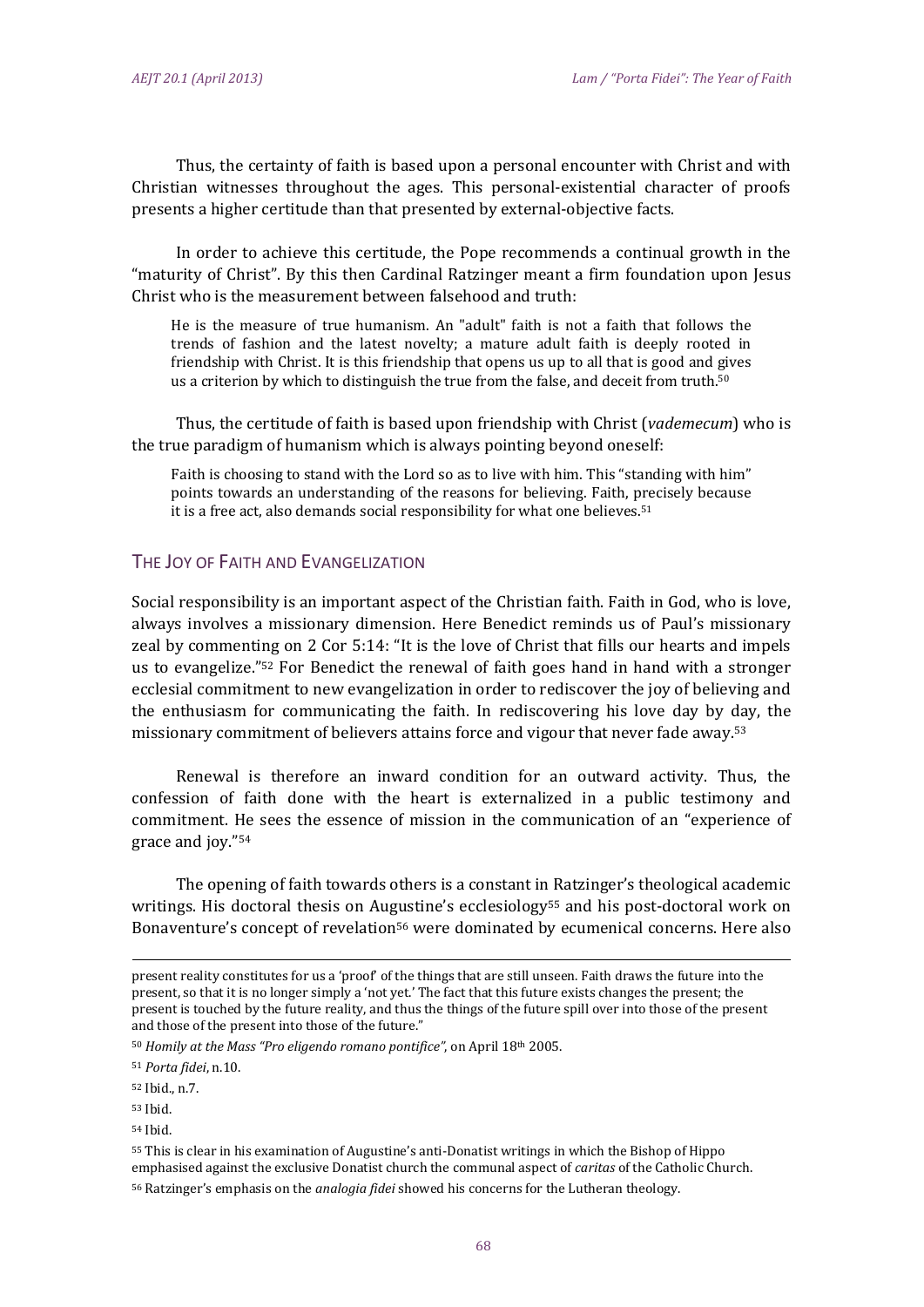we should not forget that Ratzinger's doctoral supervisor G. Söhngen was also son of a mixed marriage. But it was the great Patristic scholar Henri de Lubac, whose book *Catholicism*, published in 1938 as *Catholicism: Aspects sociaux du dogme*, made a significant impact on the young Ratzinger. In his *Memoir* the Cardinal recalled:

This book was for me a key reading event. It gave me not only a new and deeper connection with the thought of the Fathers but also a new way of looking at theology and faith as such.<sup>57</sup>

In this book Ratzinger discovered the social dimension of the Christian faith as taught by the Fathers of the Church. This insight was crucial for the direction of Ratzinger's own studies of Augustine. From his earliest writings on, we can see Ratzinger's effort to present an inclusive universal Church which, nevertheless, has a distinctive core message to transmit to the world. In pointing to the relationship between Jesus and his disciples Ratzinger maintains that the Christian brotherhood is truly universal because it goes beyond the rabbinic concept of brotherhood. Citing John 20, 17: "But go to my brothers and say to them: I am ascending to my Father, who is your Father, to my God, who is your God", in 1960 Ratzinger wrote:

Instead of kinship Jesus now calls for a spiritual relationship. Jesus' brothers are those who are united with him in the acceptance of the will of God. The joint submission under the one will of God establishes the innermost relationship between Jesus and his disciples.58 

Thus, Jesus' understanding of spiritual relationship expands the rabbinic idea of kinship. It now includes also socially disadvantaged persons  $(Mt 25:40)$  and foreigners, those who did not belong to the Jewish community, for example, the Samaritans. According to Ratzinger, only a spiritual understanding can open up faith to the other; faith therefore is inclusive and universal, in spite of the fact that it has a distinctive body of beliefs. This is very true for the Christian concept of *agape*. Love plays a double role in the relationship with non-Christians. It is the inner foundation of the Christian relationship. In this way Christians can be seen as credible examples. Here Ratzinger cites Mk 4:21 and Mt. 5:14: Christians are the lights put on the lamp stand, shining for the world.<sup>59</sup> But Ratzinger goes even a step further by saying that Christians should also suffer for those who do not yet believe in Christ:

The last and highest responsibility of a Christian is to suffer for and because of them. In doing so he truly follows his master who, short before his own passion, summarizes his life's task with these words: "For the Son of Man has not come be served but to serve and to give his life to redeem many" [Mk 10:45]. These words are not only reflective of Jesus' own fundamental law of life, but it also identifies the essence of law which binds all disciples of Christ.<sup>60</sup>

This inclusive dimension of faith emerged already in 1960s and becomes increasingly important for Ratzinger's future theological reflection. As we have said

<sup>57</sup> *Milestones*, *Memoirs 1927‐1977*, (San Francisco: Ignatius, 1997), 89. 

<sup>&</sup>lt;sup>58</sup> Joseph Ratzinger, *Die christliche Brüderlichkeit*, (München: Kösel, 1960), 51: "An die Stelle der Blutsverwandtschaft, sie an Rang überbietend, wird hier die Geistesverwandtschaft gesetzt. Brüder sind für Jesus die, die mit ihm in der gemeinsamen Annahme des Gotteswillens vereint sind. Die gemeinsame Willensunterstellung unter Gott schafft so die innerste Verwandtschaft."

<sup>59</sup> Ibid.*,* 139*.*

 $60$  Ibid., 140.